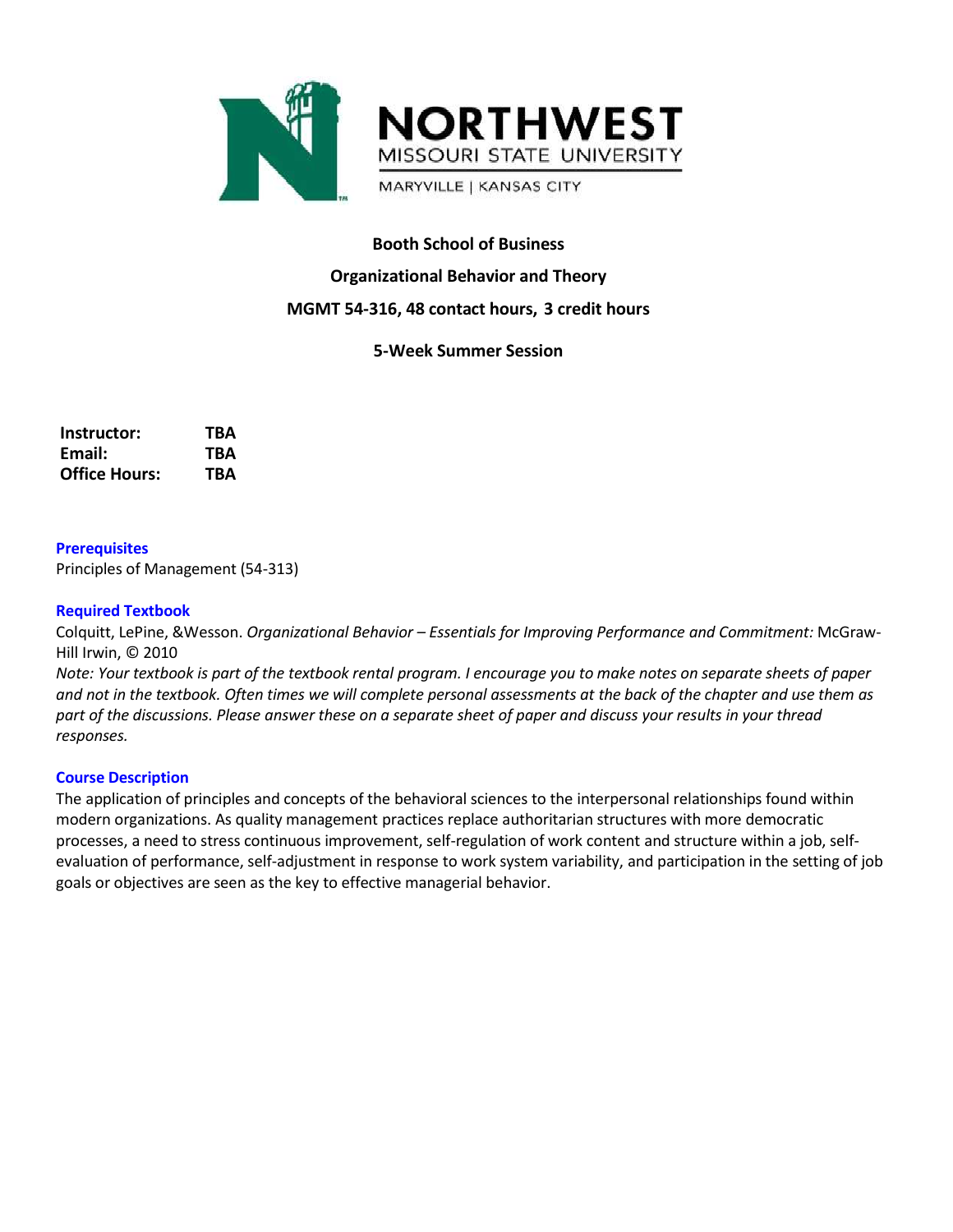#### **Student Learning Outcomes and Assessment Methods**

Upon completion of this course, the student should have increased his/her proficiency in the following University competencies via the specified course outcomes:

|   | <b>Student Learning Outcomes</b>                                | <b>Assessment Methods</b> |
|---|-----------------------------------------------------------------|---------------------------|
| ٠ | Identify and discuss the elements of human behavior in          | <b>Online Discussions</b> |
|   | groups/organizations and management of human resources.         | <b>Online Quizzes</b>     |
| ٠ | Identify and apply skills in problem identification, diagnosis, | Online Exams              |
|   | decision-making, and implementation in human problem            |                           |
|   | situations.                                                     |                           |
|   | Investigate the frameworks for the analysis of human            |                           |
|   | performance in organizations, to include discussion, analysis,  |                           |
|   | and application of:                                             |                           |
|   | Individual behavior and motivation                              |                           |
|   | Interpersonal interaction and communication                     |                           |
|   | Group processes, teamwork, and leadership                       |                           |
|   | Organizational processes and structures                         |                           |
|   | Management practices to improve human performance               |                           |
|   | and productivity                                                |                           |
|   |                                                                 |                           |
|   |                                                                 |                           |

## **Instructional Methods and Techniques**

This course is administered entirely online through Northwest Online. It will consist of textbook and an online course site where you will access objectives, PowerPoints, online discussions, online quizzes, and online Exams. Students are expected to manage their time and monitor their own performance to complete assigned activities by their prescribed due date/time as outlined in the course schedule.

#### **Grading Policy/Scale**

There will be a total of 1060 points that you can earn. The final course grade will adhere to the following criteria:

| <b>Earned Points</b> | <b>Percentage</b> | <b>Grade</b> |
|----------------------|-------------------|--------------|
| 977 - 1085           | 90% or Above      |              |
| $868 - 976$          | 80-89.99%         | в            |
| 760 - 867            | 70-79.99%         |              |
| $651 - 759$          | 60-69.99%         |              |
| 650 & below          | Under 60%         |              |

# **Graded Assessments**

#### **Respondus Monitor/Syllabus Quiz – 25 points**

Because this class uses Respondus Monitor for Unit Quizzes, a 25 point Respondus Monitor/Syllabus quiz will administered to ensure students have the appropriate software and technology to complete Unit Quizzes/Exams AND have read and understand the course syllabus. You will be prompted to download and pay for the necessary software when you take this quiz.

#### **Unit Discussions, Quizzes and Exams**

#### **Online Discussions**

Discussions are an integral part of online courses. To keep the interaction going and be eligible for full credit, please keep the following guidelines in mind:

 Some discussions have more than one question. **You must respond to all the questions posted and chapter concepts must be discussed within the discussion.**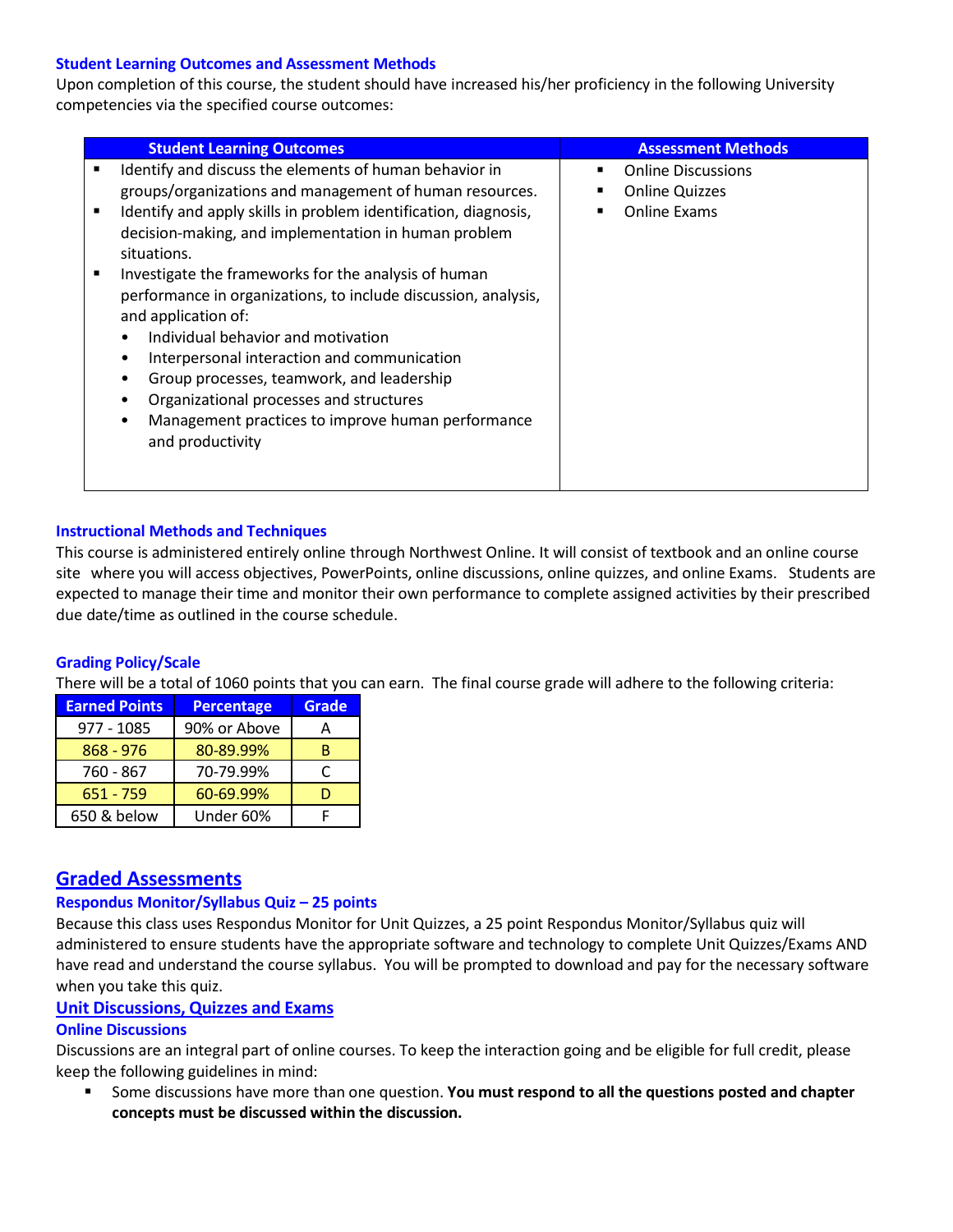- You must have a *minimum* of **two postings** to receive any credit on each discussion. Please realize that this is a **minimum** just to receive any credit. If you do not read and respond to any of your classmate's posts, you will receive a 0 for that discussion. Most people who receive full credit have **three to four quality postings in each discussion**.
- **To earn full credit:**
	- $\circ$  Your initial post must be your response to the questions posed and is usually your longest and most detailed post. You are also required to respond to other student's posts to receive any points for the discussion. Failure to respond to any other students will result in a grade of 0 for that discussion.
	- o If you post a minimum of two times, you will meet the minimum requirement and will receive *some* credit for that discussion. However, this does NOT ensure that you will earn full credit. Please follow the guidelines above to make sure your first post provides a quality, thoughtful, accurate, substantive response to the questions in each discussion. Additionally, to receive full credit you will also provide thoughtful, accurate, substantive responses to your classmates. You should participate frequently and be sure you've submitted your original answers and responses to other students before the assigned closing due date for the discussion (on course schedule).
- **The threaded discuss requirements above allows students to be involved in the discussions multiple times per unit. As stated above, most students who earn full credit will have 3 or more quality posts in EACH discussion.** To receive full credit, you must refer to course material and content in your discussions. I am looking for that **specifically in how I grade the discussions. Simply offering opinions without referencing course-specific content will not receive full credit.**
- You may write anything you wish, but only substantive responses will be scored (e.g., "I never thought of that!" or "That's interesting!" is not considered substantive).
- **Because these are "discussions", implying some back-and-forth and sharing of information between peers,** students with fewer than two posts are not eligible to receive any credit on discussions and will receive a 0 even if they accurately answer the discussion questions. You must respond to other students and show me that you understand course content.

#### **Unit Quizzes and Exams**

**Unit Quizzes** will include multiple choice questions over key terms and concepts. Each unit quiz will cover two chapters of content and is worth 20 points (20 questions worth 1 point each). The unit quiz may be taken up to three times to "practice" prior to the unit exam. I strongly suggest reading the chapter multiple times and studying the PowerPoint slides prior to taking the quiz. The highest score earned from your attempts will be recorded in the grade book.

**Unit Exams will cover two chapters of content and** are worth 100 points each. The unit exam will include a combination of true/false questions and multiple choice questions (50 questions total worth 2 points each). Please pay close attention to the unit learning objectives as you prepare for the unit exam. Each unit will include a study guide that covers key concepts, accessible under each Unit Module.

#### **Due Dates/Course Schedule**

**Graded activities are due by 11:59pm on their prescribed due date throughout the class (see schedule accessible from course Home page).** Due date extensions will not be allowed. The schedule is established and clearly communicated at the beginning of the course. Additionally, I will send periodic reminders of upcoming due dates via email. It is your responsibility to complete course content according to the schedule.

#### **Additional Class Policies**

 To protect the integrity of your Northwest educational experience this course employs Respondus Monitor software for exams and you will be required to have an active, functioning webcam for all exams in this course. This software allows exams to be monitored as if they were traditional, in-class exams. Actions such as, but not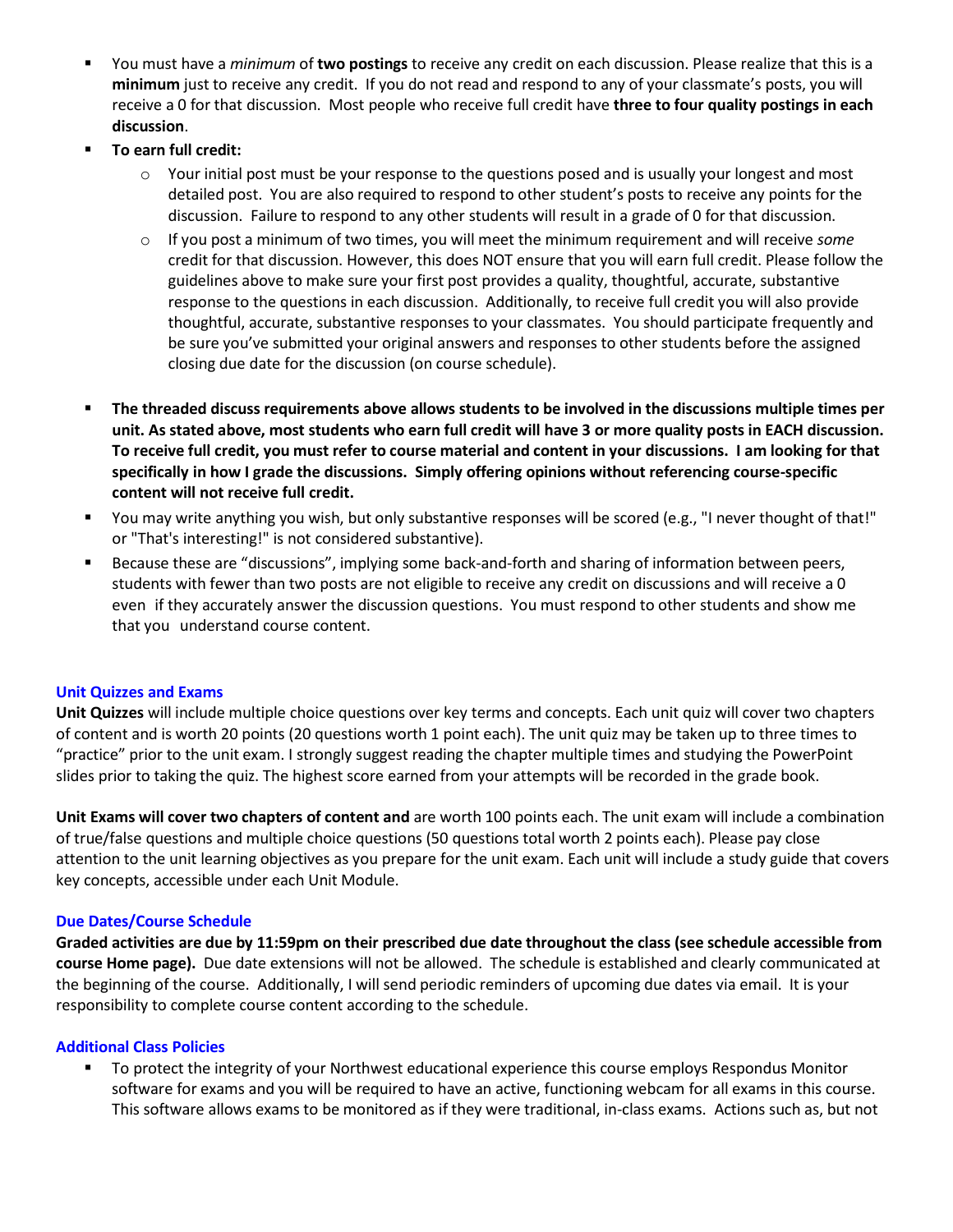limited to, accessing notes/textbooks/other computers/cell phones/dictionaries, using headphones, talking to someone during the exam, getting up and leaving the testing environment, having other people in the room, covering the webcam, and focusing your attention away from the exam for extended periods of time (or you not being clearly visible due to factors such as lighting or clothing) will be considered violations of Northwest's academic honesty policy. You should treat exams in this course the same as you would taking an exam in a traditional class environment. Also remember that the exam is being recorded and will be viewed by the instructor, so do not engage in any behaviors you would not want your instructor to see. Due to the nature of online environments, the default assumption, should a student exhibit any such actions, is that a violation of the academic honesty policy has occurred. You are responsible for making sure you are fully prepared and can be in a distraction free environment – for the duration of the exam – before beginning. You should also allot sufficient time to set up the technology; if you wait until the end of the testing period and have technical issues, thi s will not be an acceptable reason for an extension. Failure to complete any of the steps required in Respondus Monitor, such as showing a valid ID, will also result in a charge of academic dishonesty. Sanctions for violations will range from earning a '0' for the associated exam to receiving an 'F' for the course.

**COMPREHENSIVE FINAL EXAM** – 100 points total (approximately 4 questions from each chapter of the textbook) The last week of the course is dedicated to allow you time to study and prepare for a Final Exam. The Final Exam is **Accessible from 5:00am - 11:59pm Friday, June 28th .**

#### **Code of Academic Integrity**

The students, faculty, and staff at Northwest endeavor to sustain an environment that values honesty in academic work, that acknowledges the authorized aid provided by and intellectual contributions of others, and that enables equitable student evaluation.

Sustaining academic integrity at Northwest is the responsibility of the entire university community. The value of the educational experience, the reputation of Northwest's courses of study and degrees, and the university's mission of ensuring student success—each of these depends on diffuse academic integrity.

Students bear the responsibility of performing with academic integrity in all academic situations. Students should be especially attentive to academic integrity whenever submitting academic work for evaluation, honors, or publication. Students are responsible for understanding the eight areas of academic behavior which violate the Code of Academic Integrity: (1) knowingly obtaining unauthorized aid or information; (2) knowingly giving unauthorized aid or information; (3) committing plagiarism from written, electronic, or internet sources; (4) misrepresenting facts or data; (5) offering bribes; (6) using library resources unethically; (7) using computer resources unethically; and (8) knowingly assisting in any of the above practices.

Any student who violates the Code of Academic Integrity may receive a course-level sanction, such as failure of the course, and review by the Academic Integrity Panel at Northwest, which may recommend administrative sanctions, including dismissal from the university.

#### **Special Accommodations Statement**

Northwest Missouri State University complies with Section 504 of the Rehabilitation Act of 1973 and the American with Disabilities Act of 1990.

If a student has a disability that qualifies under the ADA and requires accommodations, he/she/they should contact the accessibility office for information on appropriate policies and procedures. Disabilities covered by the ADA may include learning, psychiatric, physical disabilities, or chronic health disorders.

Students requiring special classroom accommodations should meet with me during office hours so that we can discuss how to meet your needs this semester. Prior to our meeting be sure you have met with Pat Wyatt in the **Accessibility** Services Office in OL 242 on the 2<sup>nd</sup> floor of Owens Library. You can also contact the office at 660.562.1639, or email at